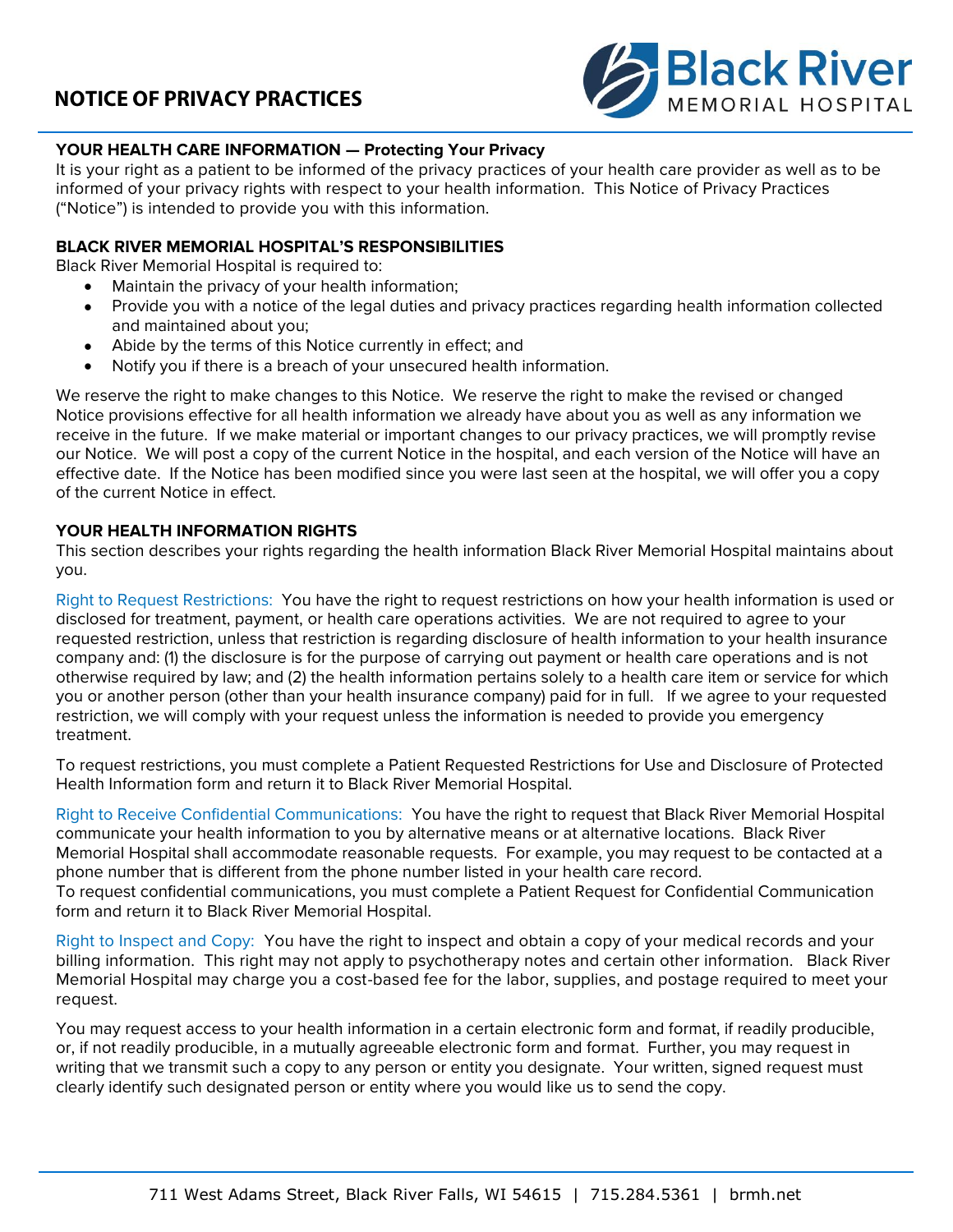

This request for access to your health care record must be made to the Health Information Department. We may deny your request to inspect and copy in certain very limited circumstances. If you are denied access to your health information, you may request that the denial be reviewed by a licensed health care professional chosen by us. The person conducting the review will not be the person who denied your request. We will comply with the outcome of the review.

Right to Amend: You have the right to request an amendment to your health care record if you believe your health information is incorrect or incomplete. To request an amendment, you must complete a Request for Amendment to Protected Health Information form.

We may deny your request for an amendment if it is not in writing or does not include a reason to support the request. In addition, we may deny your request if you ask us to amend information that:

- Was not created by Black River Memorial Hospital, unless the person or entity that created the information is no longer available to make the amendment;
- Is not part of the medical information kept by or for the Hospital;
- Is not part of the information which you would be permitted to inspect and copy; or
- Is accurate and complete

If your request is denied, we will provide you with information about our denial and how you can file a written statement of disagreement with us that will become part of your medical record.

Right to an Accounting of Disclosures: You have the right to an accounting of disclosures of your health information that Black River Memorial Hospital has made. Please note that certain disclosures need not be included in the accounting we provide to you. The accounting will describe the dates of each disclosure, the name of the entity or person who received the information and, if known, the address of the entity or person, a brief description of information disclosed, and the reason for disclosure.

To request this list, you must complete a Request for Accounting of Disclosure form. Your request must state a time period that may not go back further than six years. The first list you request within a 12-month period will be provided free of charge. For additional lists in a 12-month period, we may charge you a reasonable cost-based fee for providing the additional accounting. We will notify you of the cost involved and you may choose to withdraw or modify your request at that time before any costs are incurred.

Right to a Paper Copy of This Notice: You have the right to obtain a paper copy of this Notice at any time upon request, even if you previously agreed to receive this Notice electronically. You may obtain a copy of this Notice at our website at www.brmh.net.

### **USES AND DISCLOSURES OF YOUR**

### **HEALTH INFORMATION**

The following categories describe the ways that Black River Memorial Hospital may use and disclose your health information without your written authorization.

Treatment: Black River Memorial Hospital may use or disclose health information about you to provide you with medical treatment or services. We may disclose health information about you to doctors, nurses, technicians, medical students, or other hospital personnel who are involved in taking care of you at the hospital. For example, your health information may be disclosed from one physician to another if they are consulting each other in relation to your care and treatment.

Payment: Black River Memorial Hospital may use or disclose health information about you to send bills and to collect payment from you, your insurance company, or other third-party payers, for the treatment and other services you may receive during the course of patient care. For example, we may need to give your health insurer information about surgery you received at the Hospital so your health plan will pay us or reimburse you for the surgery. We may also tell your health plan about a treatment you are going to receive to obtain prior approval or to determine whether your plan will cover the treatment. The bill may include information that identifies you, your diagnosis, and your treatment.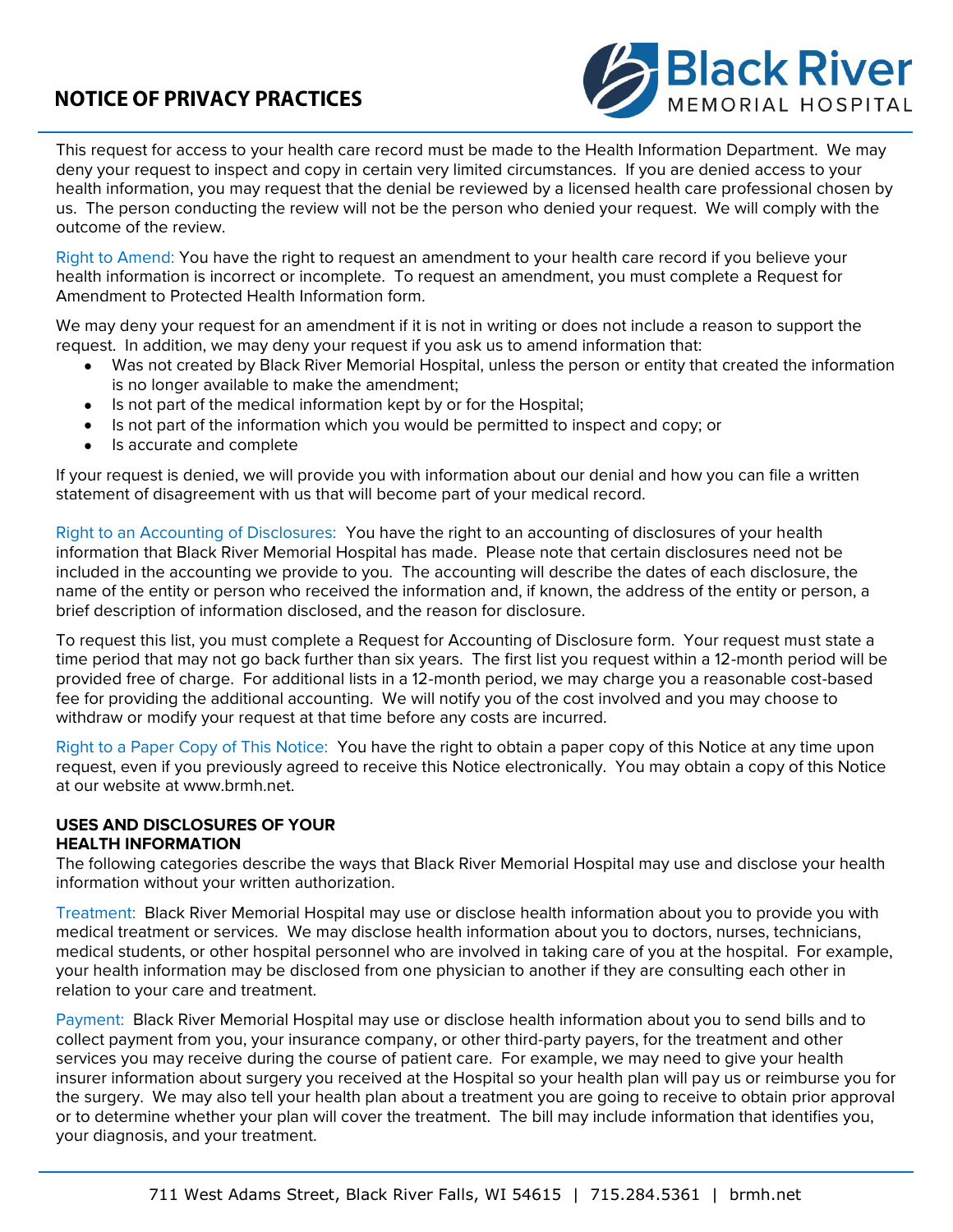

Health Care Operations: Black River Memorial Hospital may use or disclose your health information to conduct certain of our business activities, which are called health care operations. These uses and disclosures are necessary to provide quality care to all Hospital patients and to facilitate the functioning of the Hospital. For example, we may use your health information for quality assessment and improvement activities, case management, necessary credentialing, and for other essential activities. We may also combine the health information about many patients to determine where we can make improvements in the care and services we offer. We may also disclose your health information to third party "business associates" that perform various services on our behalf, such as transcription, billing, and collection services. In these cases, we will enter into a written agreement with the business associate to ensure they protect the privacy of your health information.

Patient Directory: We may include certain limited information about you in the Hospital directory while you are a patient at the Hospital. This information may include your name, location in the Hospital, your general condition (e.g. fair, stable, etc.) and your religious affiliation. The directory information, except for your religious affiliation, may also be released to people who ask for you by name. Your religious affiliation may be given to a member of the clergy, such as a priest or rabbi, even if they do not ask for you by name. If you do not want to be listed in the directory or for your information to be given out, you must notify the Privacy Officer in writing.

Persons Involved in Your Care or Payment for Your Care: If you verbally agree to the use or disclosure and in certain other situations, we will make the following uses and disclosures of your health information. We may disclose to your family, friends, and anyone else whom you identify who is involved in your medical care or who helps pay for your care, health information relevant to that person's involvement in your care or paying for your care. We may use or disclose your health information to notify or assist in notifying a family member or any other person responsible for your care regarding your physical location, general condition, or death.

As Required by Law: We may use or disclose your health information when required by law to do so.

Public Health Reporting: We may disclose your health information to public health agencies as authorized by law, including:

- To prevent or control disease, injury or disability, to report births and deaths, and for public health surveillance, investigations, or interventions;
- To report child abuse or neglect;
- For activities related to the quality, safety or effectiveness of FDA-regulated products;
- To notify a person who may have been exposed to a communicable disease or may be at risk for contracting or spreading a disease or condition as authorized by law; and
- To notify an employer of findings concerning work-related illness or injury or general medical surveillance that the employer needs to comply with the law if you are provided notice of such disclosure.

Reporting Victims of Abuse, Neglect, or Domestic Violence:Black River Memorial Hospital may disclose health information if we reasonably believe that you have been the victim of abuse, neglect, or domestic violence. We will only make this disclosure if you agree, or when required or authorized by law.

Health Oversight Activities: Black River Memorial Hospital may disclose your health information to a health oversight agency for activities authorized by law. These oversight activities include, for example, audits, investigations, inspections, and licensure.

Judicial and Administrative Proceedings: Black River Memorial Hospital may disclose your health information pursuant to a court order if you are involved in a legal proceeding. Under most circumstances when the request is made through a subpoena, a discovery request, or involves another type of administrative order, your authorization will be obtained before disclosure is permitted.

Law Enforcement: HIPAA allows Black River Memorial Hospital to disclose your health information, within limitations, to a law enforcement official in the following circumstances:

- In response to a court order, subpoena, warrant, summons, or similar process;
- To identify or locate a suspect, fugitive, material witness, or missing person;
- About the victim of a crime if the victim agrees or we are unable to obtain the victim's agreement;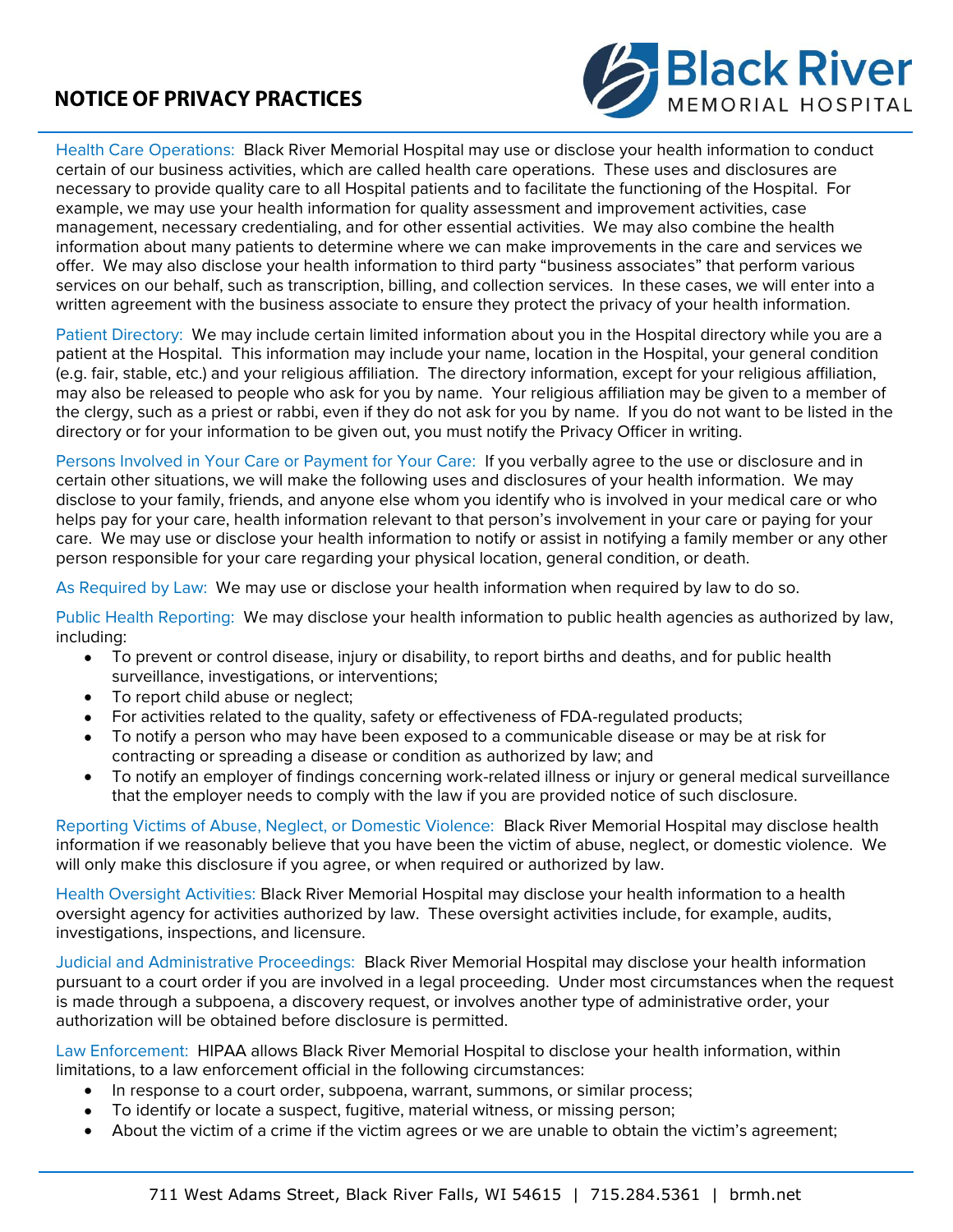

- About a death we believe may be the result of criminal conduct;
- About criminal conduct at the Hospital; and
- In an emergency situation, to report a crime, the location of the crime or victim, or the identity, description, or location of the person who committed the crime.

However, Wisconsin law may require a court order for the release of confidential medical information in these circumstances. Accordingly, under some limited circumstances we will request your authorization prior to permitting disclosure.

Coroners and Medical Examiners: Black River Memorial Hospital may disclose health information to a coroner or medical examiner to identify a deceased person or determine the cause of death.

Funeral Directors: Black River Memorial Hospital may disclose health information to funeral directors consistent with applicable law, and as necessary to carry out their duties with respect to a deceased person.

Organ and Tissue Donation: We may disclose your health information to organizations that handle organ procurement or organ, eye or tissue transplantation or to an organ donation bank, as necessary to facilitate organ or tissue donation and transplantation.

Research: Under certain circumstances, Black River Memorial Hospital may use or disclose your health information for research purposes. For example, a research project may involve comparing the efficacy of one medication over another. For certain research activities, an Institutional Review Board (IRB) or Privacy Board may approve uses and disclosures of your health information without your authorization.

To Avert a Serious Threat to Health or Safety: If there is a serious threat to your health and safety or the health and safety of the public or another person, Black River Memorial Hospital may disclose your protected health information in a very limited manner to someone able to help prevent the threat.

Disclosures for Specialized Government Functions: In certain circumstances, HIPAA authorizes Black River Memorial Hospital to use or disclose your health information to authorized federal officials for the conduct of national security activities and other specialized government functions. These activities may include the following:

Inmates: If you are an inmate of a correctional institution or under the custody of a law enforcement official, we may release protected health information about you to the correctional institution or law enforcement official to assist them in providing you with health care, protecting your health and safety or the health and safety of others, or for the safety and security of the correctional institution.

Workers' Compensation: Black River Memorial Hospital may disclose your health information as necessary to comply with laws related to workers' compensation or similar programs.

Please be aware that Wisconsin and other federal laws may have additional requirements that we must follow, or may be more restrictive than HIPAA on how we use and disclose your health information. If there are specific more restrictive requirements, even for some of the purposes listed above, we may not disclose your health information without your written permission as required by such laws. For example, we will not disclose your HIV test results without obtaining your written permission, except as permitted by Wisconsin law. We may also be required by law to obtain your written permission to use and disclose your information related to treatment for a mental illness, developmental disability, or alcohol or drug abuse.

### **OTHER USES AND DISCLOSURES**

Disclosure of your health information or its use for any purpose other than those listed above requires your specific written authorization. Some examples include:

 Psychotherapy Notes: We usually do not maintain psychotherapy notes about you. If we do, we will not use and disclose your psychotherapy notes without your written authorization except as otherwise permitted by law.